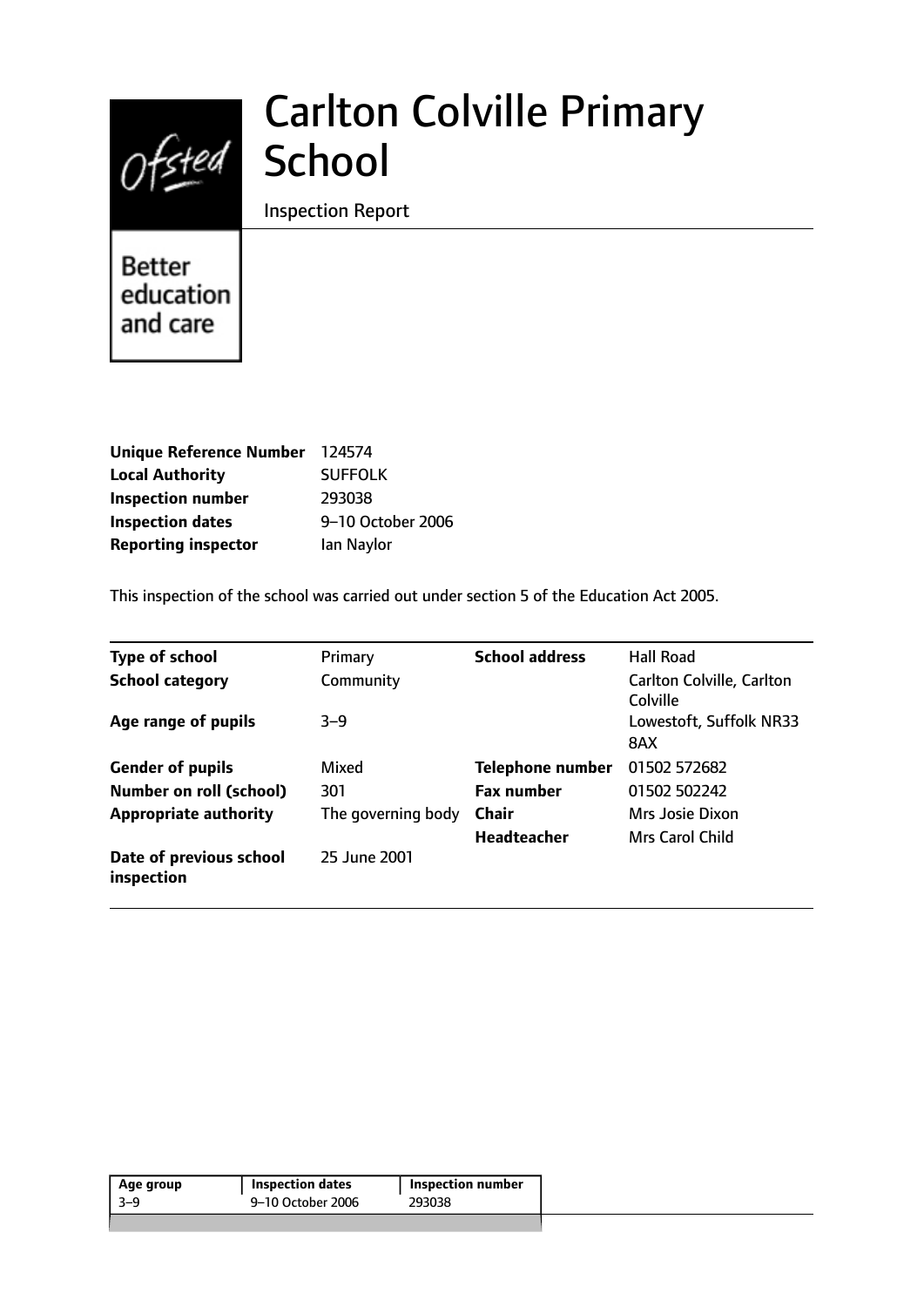© Crown copyright 2006

Website: www.ofsted.gov.uk

This document may be reproduced in whole or in part for non-commercial educational purposes, provided that the information quoted is reproduced without adaptation and the source and date of publication are stated.

Further copies of this report are obtainable from the school. Under the Education Act 2005, the school must provide a copy of this report free of charge to certain categories of people. A charge not exceeding the full cost of reproduction may be made for any other copies supplied.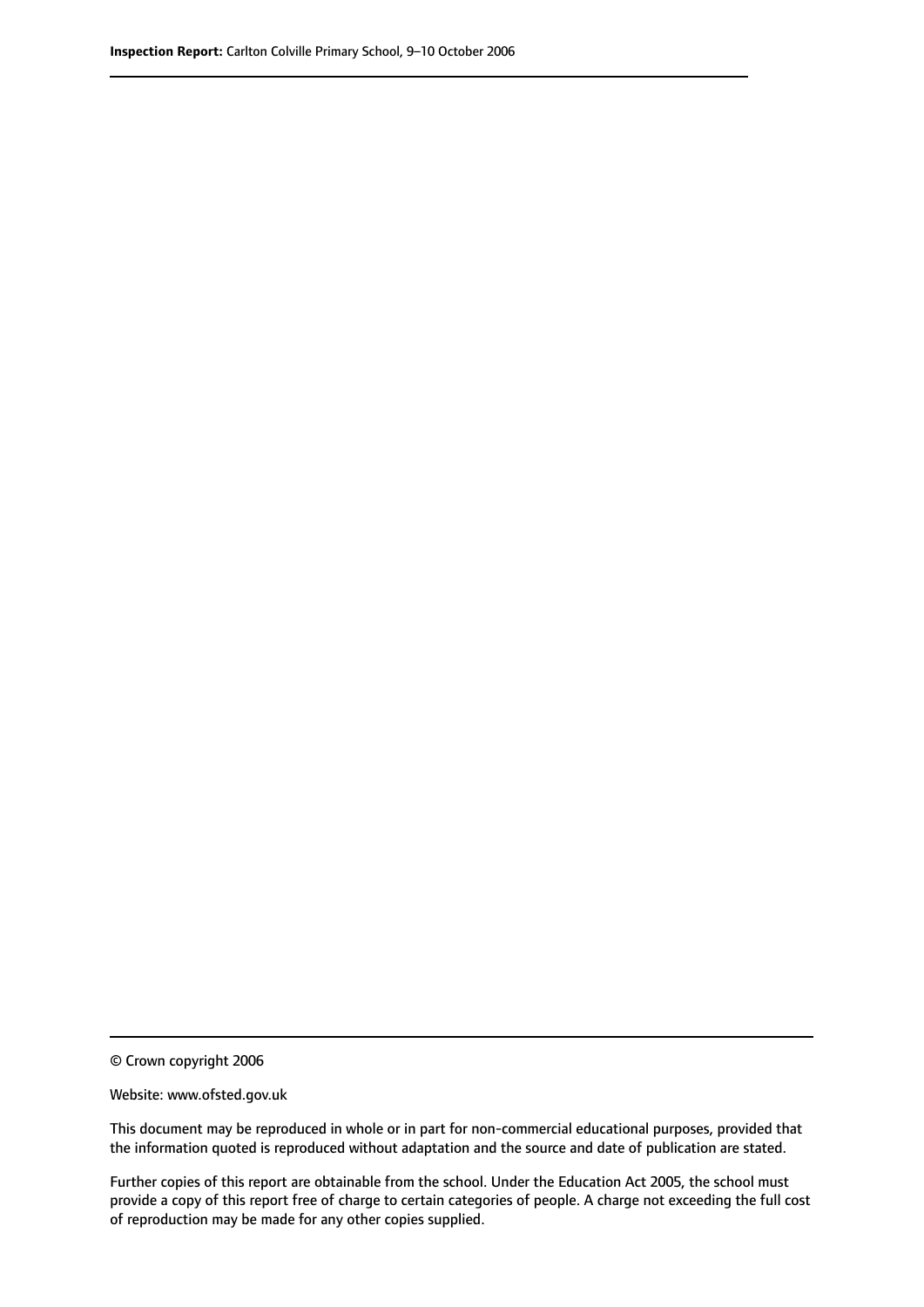# **Introduction**

The inspection was carried out by three Additional Inspectors.

## **Description of the school**

Carlton Colville Primary is a larger than average primary school. Pupils are mainly from White British backgrounds. There is a mixture of socio-economic backgrounds but a significant proportion of pupils are from disadvantaged homes. The proportion of pupils eligible to free school meals is lower than the national average. The proportion of pupils with learning difficulties and disabilities is broadly average.

### **Key for inspection grades**

| Good         |
|--------------|
|              |
| Satisfactory |
| Inadequate   |
|              |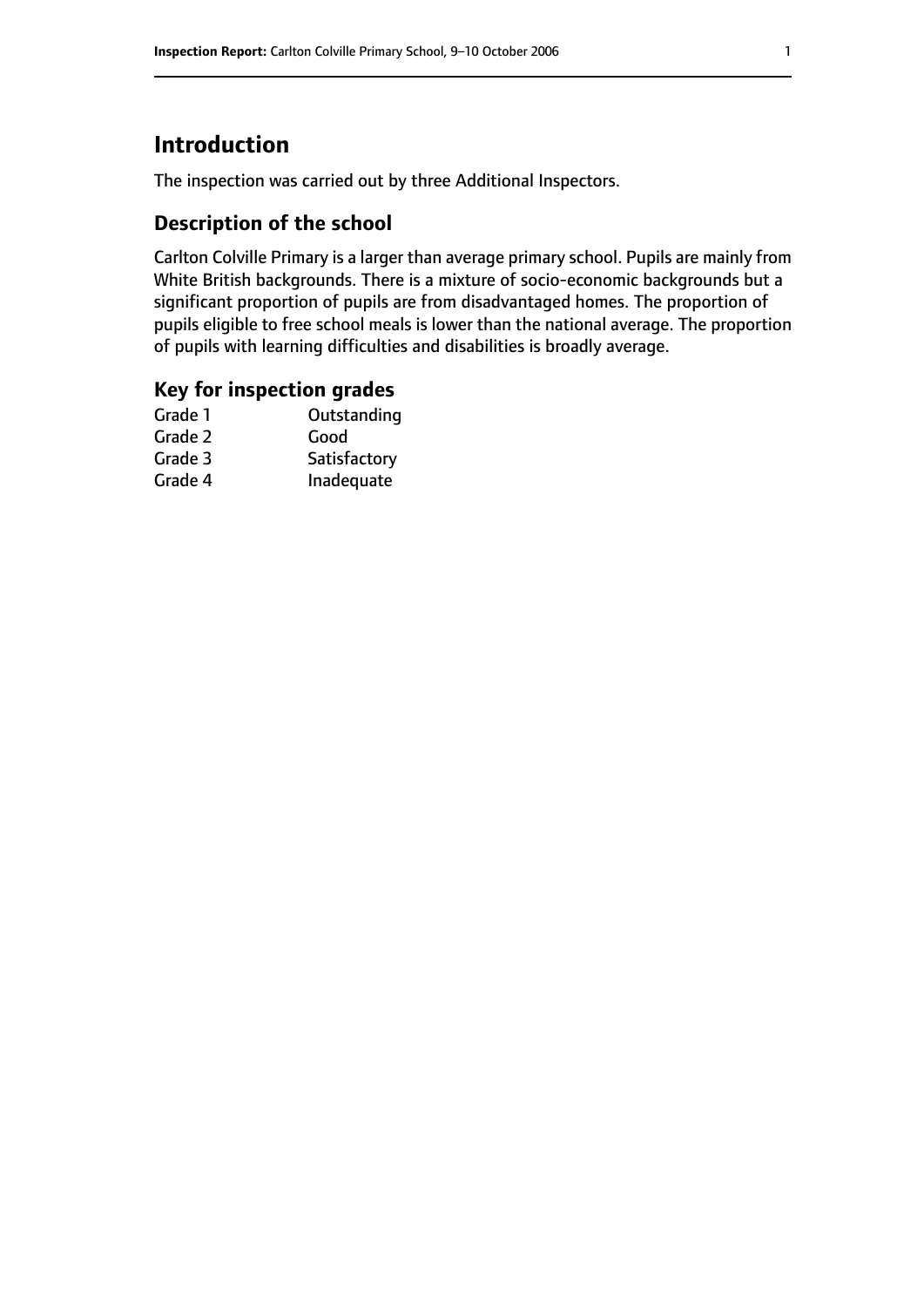# **Overall effectiveness of the school**

#### **Grade: 2**

This is a good school in which pupils achieve well and make good progress. Pupils reach standards that are above average by the time they leave the school. The leadership of the school, under the inspirational direction and vision of the headteacher, has been very effective in securing significant improvements in key areas such as teaching and learning and the curriculum since the previous inspection. There has consequently been a significant impact upon raising pupils' achievement, particularly in literacy. As a result of the good leadership, which supports staff professional development well and carefully monitors standards, teaching and learning is good. Teachers plan interesting lessons to include a variety of activities from a well-balanced and creative curriculum. They develop pupils' thinking skills and use various teaching strategies to stimulate learning successfully. Lessons are therefore lively and pupils describe them as 'fun'. Pupils respond enthusiastically, behave well, enjoy learning and are keen to attend school. There is a strong emphasis on promoting pupils' self-esteem and confidence. Particularly good emphasis is given to making pupils aware of keeping themselves safe, being fit and healthy and making a useful contribution to their school and the wider community. Teacher and pupil relationships are very positive and this helps to support pupils' good personal and emotional development. Most children make good progress in the Nursery and Reception. This progress is further extended so that by the end of Year 2, pupils make good progress in reading and writing. There has been sustained improvement over the last three years and a considerable rise in levels of attainment in reading and writing since the previous inspection. Good achievement is sustained in these areas in Years 3 and 4 and standards are above average. However, achievement and progress is not as good in mathematics, either at the end of Year 2 or in Years 3 and 4. Here progress is satisfactory and standards are broadly average. The use of mathematics across the subjects has not yet been developed in a similar way to that already used to raise performance in literacy. There is outstanding pastoral welfare, support and guidance. The good leadership ensures that excellent attention is given to all aspects of keeping pupils safe. Especially good support is given to the needs of underachieving pupils, those with learning difficulties and disabilities and those with exceptional skills and talents. Staff have very good systems for assessment that give consistent support and guidance to pupils' learning. Pupils' health is promoted very well by the school's successful achievement of several standards in the Healthy Schools initiative. There has been a superb effort by the headteacher and governors to improve the learning environment through the many building extensions and better facilities and resources. The results of this work are evident in the excellent support that is given to ensuring pupils' safety and health, and in giving them the physical resources and facilities to make learning enjoyable and successful. The leadership team makes accurate evaluations of the school's overall performance. The issues of the last inspection have all been met and there has been good improvement, particularly in standards. The school has a good capacity to improve and it gives good value for money.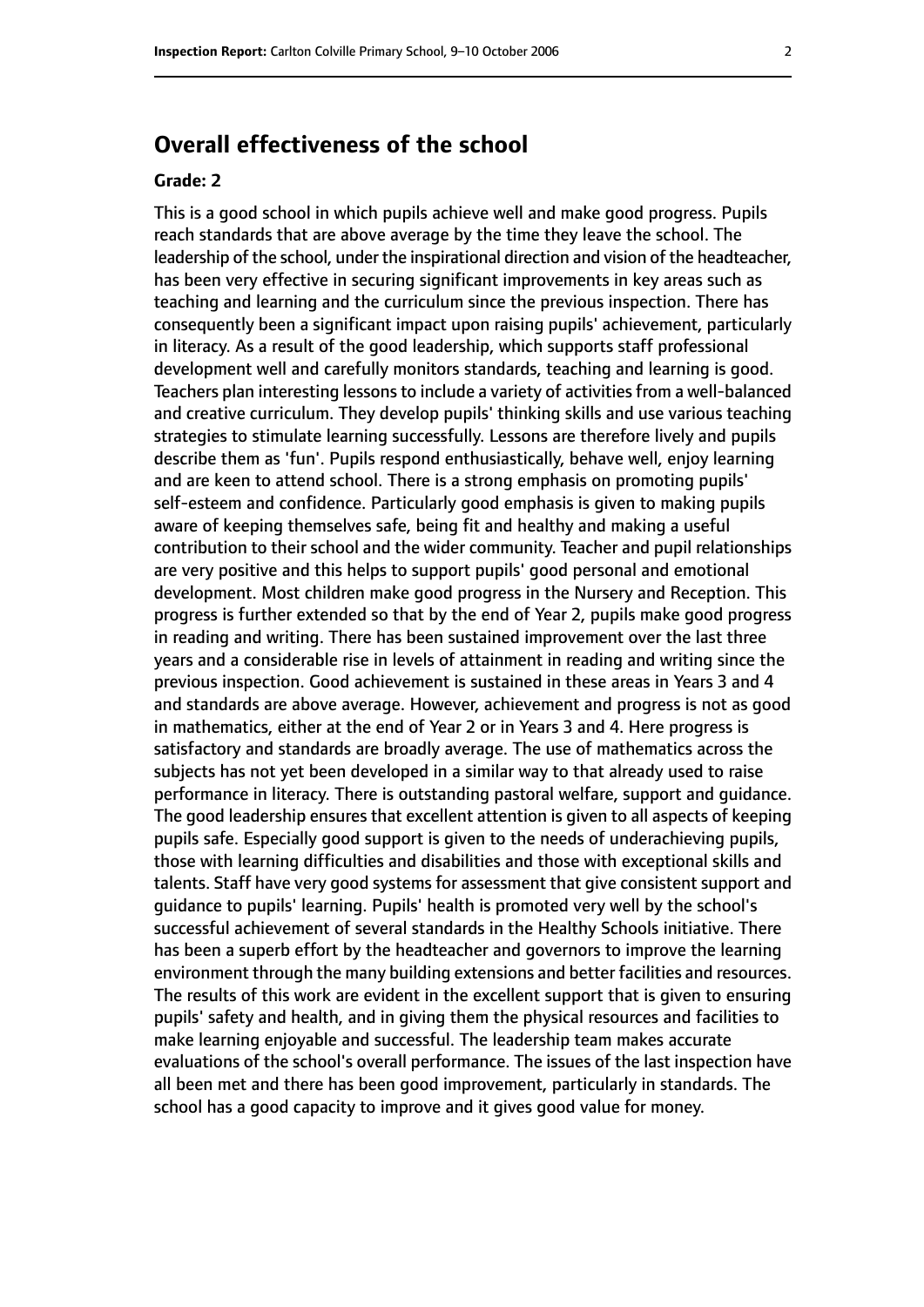#### **What the school should do to improve further**

- Raise achievement in mathematics through extending the use of numeracy skills across other subjects.

### **Achievement and standards**

#### **Grade: 2**

Children make good progress in their speaking, listening and social skills in the Nursery and Reception. By the time they enter Year 1, children's personal development is satisfactory but their communication and number skills are below nationally expected levels. Pupils continue to make good progress as they move through the year groups. In particular there is very good achievement in reading and writing with standards in the teacher assessments above the national average at the end of Year 2. Above average standards are maintained in English in Years 3 and 4. Achievement in mathematics is satisfactory and results in teacher assessments are broadly average. Challenging targets are set and achieved in literacy. This is as a result of the clear direction from the leadership of the school and the particular emphasis on raising standards in literacy. In mathematics the school is less successful at reaching it's targets. Pupils with learning difficulties and disabilities and those with particular gifts and talents also make good progress. Pupils achieve notable success in physical education and sport and attain a good standard.

### **Personal development and well-being**

#### **Grade: 2**

Pupils love coming to school and enjoy their learning and this is seen in their enthusiastic approach to taking part in lessons and other activities. The school's strong emphasis on pupils' personal development and well-being is reflected in their good behaviour and positive attitudes towards all aspects of school life. They develop good literacy skills and adequate numeracy skills to help them in their future education. Pupils' spiritual, moral, social and cultural development is good. They respect each other and relationships are good. Pupils are confident that staff will listen to their ideas and opinions, and take the necessary action. They delight in taking responsibility, for example as 'special person of the day' and 'play leader', and make useful contributions to the life of the school through the school council. Through lessons and 'healthy eating week' pupils develop a good understanding of a balanced diet. Specialist teaching in physical education and very good opportunities to take part in inter-school competitive sports promotes pupils' fitness very well. Pupils are well aware of how to keep themselves safe, for example, they have a good understanding of road safety, and know who to go to if they are worried in school. Attendance is only satisfactory because a significant number of parents take their children on holiday in school time.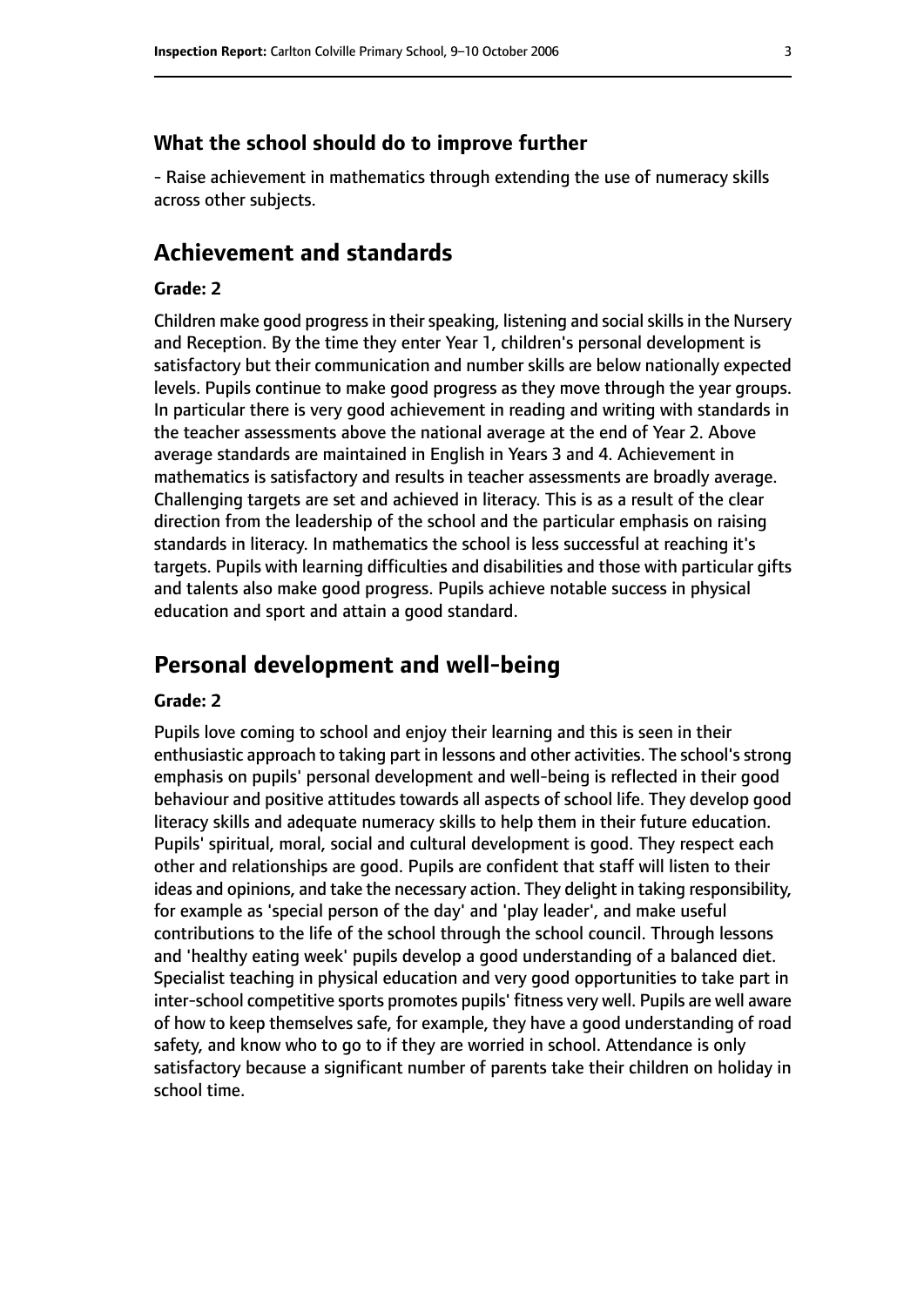# **Quality of provision**

#### **Teaching and learning**

#### **Grade: 2**

Teachers plan interesting lessons from a thoughtfully planned curriculum which has a positive impact on pupils' good learning. Teachers know their pupils well and manage them effectively through good relationships. When teachers set high expectations for good behaviour and work rate, pupils make good progress. When teachers do not expect enough of their pupils, behaviour and work rate are only satisfactory. Good day-to-day assessment helps teachers to match work to pupils' abilities well. Teaching assistants are deployed very effectively to support groups and individuals well. This support leads to improved self-esteem and good progress for pupils with learning difficulties. In the Nursery and Reception classes teaching is consistently good and particularly successful in helping children make good progress in their personal development.

#### **Curriculum and other activities**

#### **Grade: 2**

The curriculum is good with a number of excellent features. It is very well organised and used in a creative way so that it meets all pupils' needs. A good range of enriching activities promote and extend pupils' literacy skills. This has not yet been achieved to the same extent with numeracy. There have been good improvements in the use of information and communication technology to support learning. The Foundation Stage curriculum is particularly effective. It makes learning interesting and relevant as seen, for example, in the activities for the 'Forest Skills'. Personal social and health education makes a signficant contribution to pupils' social and emotional development. Excellent use of visiting speakers and specialist intructors enhances pupils' learning, most notably in gymnastics, music, art and religious education, making the curriculum culturally rich. There are good suppporting activities to help pupils with exceptional gifts and talents. A very good range of physical and sporting activities linked to the Sports Partnership Scheme, supports pupils' health and fitness. A wealth of extra-curricular activities provides pupils with excellent experiences and enrichment opportunities. There is good support for pupils with learning difficulties and disabilities.

#### **Care, guidance and support**

#### **Grade: 1**

Pupils receive excellent care, guidance and support. The school is very good at consulting and involving pupils in the education they receive and how it might be improved. Very good measures are in place to ensure that pupils are safe. Rigorous child protection and safeguarding procedures are well known by staff and implemented effectively. Very good assessment procedures are in place for tracking pupils' academic progress and identifying what they need to do to improve further. Highly positive relationships effectively underpin the excellent pastoral care and guidance that pupils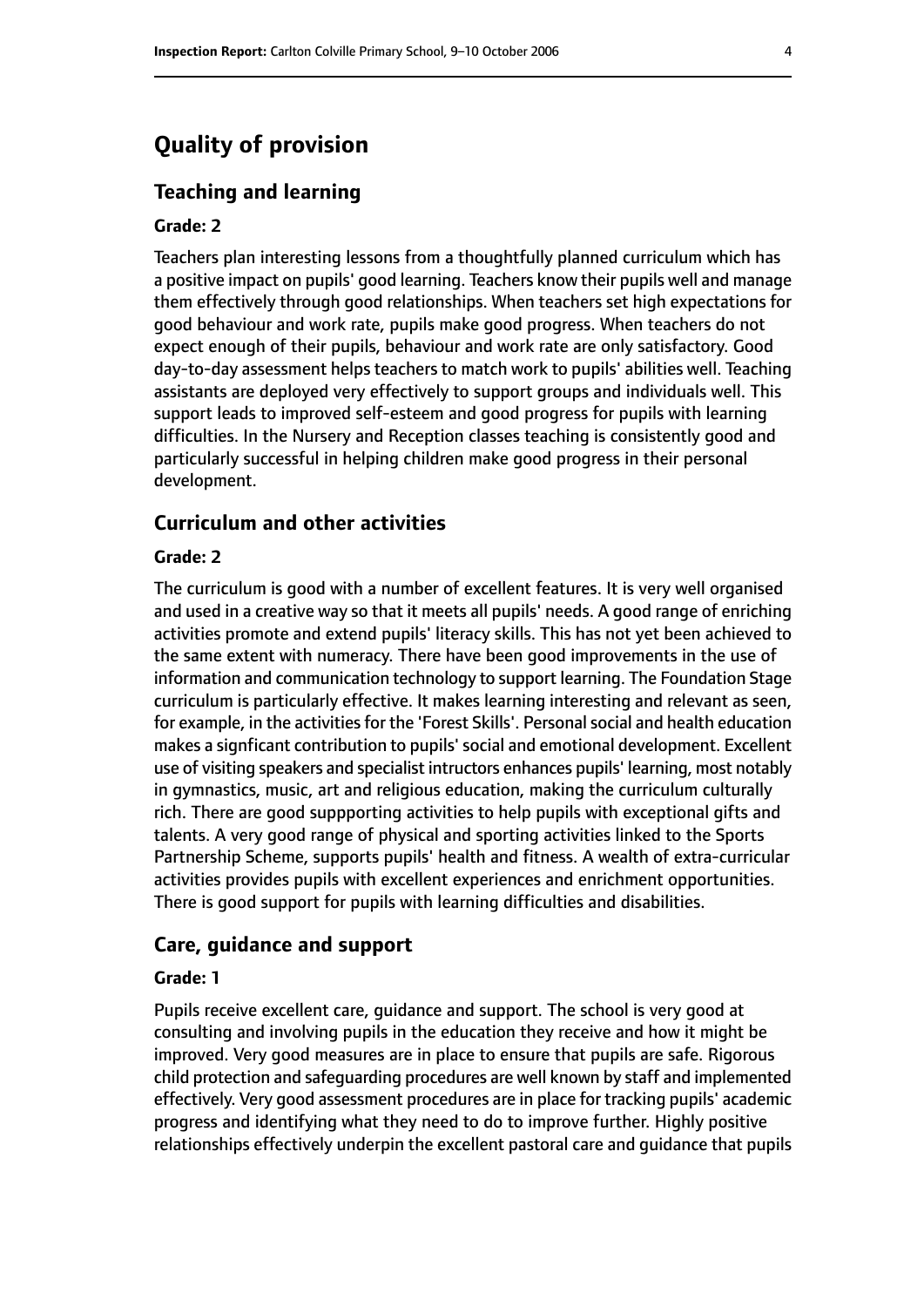receive. An outstanding feature is the support sessions provided for vulnerable pupils through the nurture groups. These provide well focused care in supporting pupils' self-esteem and personal and emotional development. The school actively encourages parental involvement in their children's learning and development in the home. A family support group meets regularly at school which helps parents to understand their child's learning needs. Pupils are well prepared for the transition to the next phase of their education.

## **Leadership and management**

#### **Grade: 2**

The headteacher has completely changed the learning and play environment of the school. She has raised the teachers' expectations of pupils' learning; promoted challenge and change amongst the staff in their approach to planning the curriculum and to their own professional development. An example is the very good investment seen in the professional development of teaching assistants, giving them the skills to be more effective in supporting pupils' academic achievement and personal development. A complete remodelling of large parts of the school facilities, buildings and a huge enhancement of learning resources have been achieved. The school improvement plan is dynamic and takes account of the need to actively promote all areas of pupils' safety, health and enjoyment of their education. The results of these changes are seen in the good quality of teaching and learning and the good progress and achievement of pupils, with steadily rising standards. However, more needs to be done to support mathematics across the year groups to bring it into line with literacy. The headteacher and staff have been actively supported in these developments by a dedicated group of governors. They have shared the headteacher's vision for a more flexible curriculum and given their endorsement to the many exciting changes to the pupils' learning environment.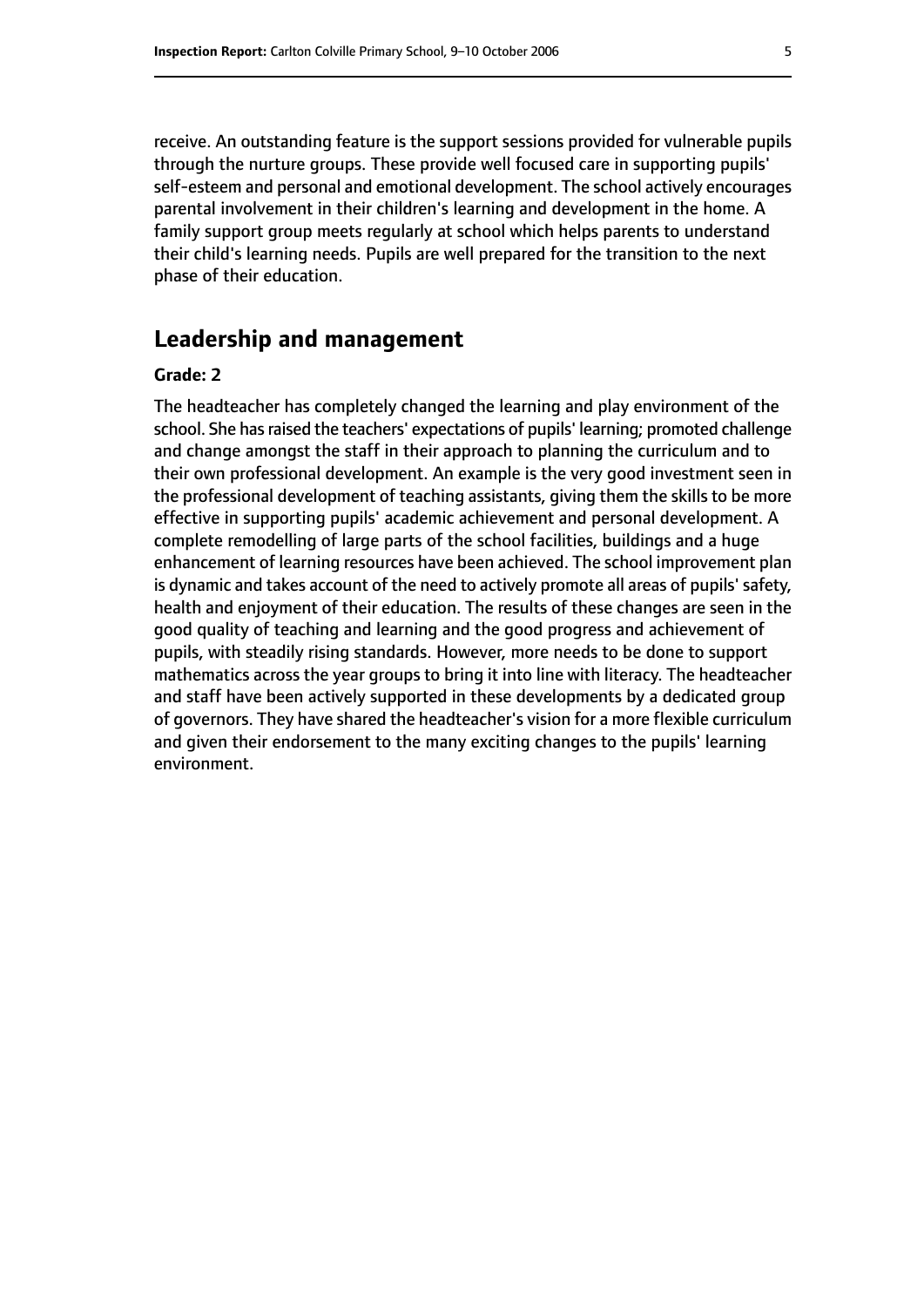**Any complaints about the inspection or the report should be made following the procedures set out inthe guidance 'Complaints about school inspection', whichis available from Ofsted's website: www.ofsted.gov.uk.**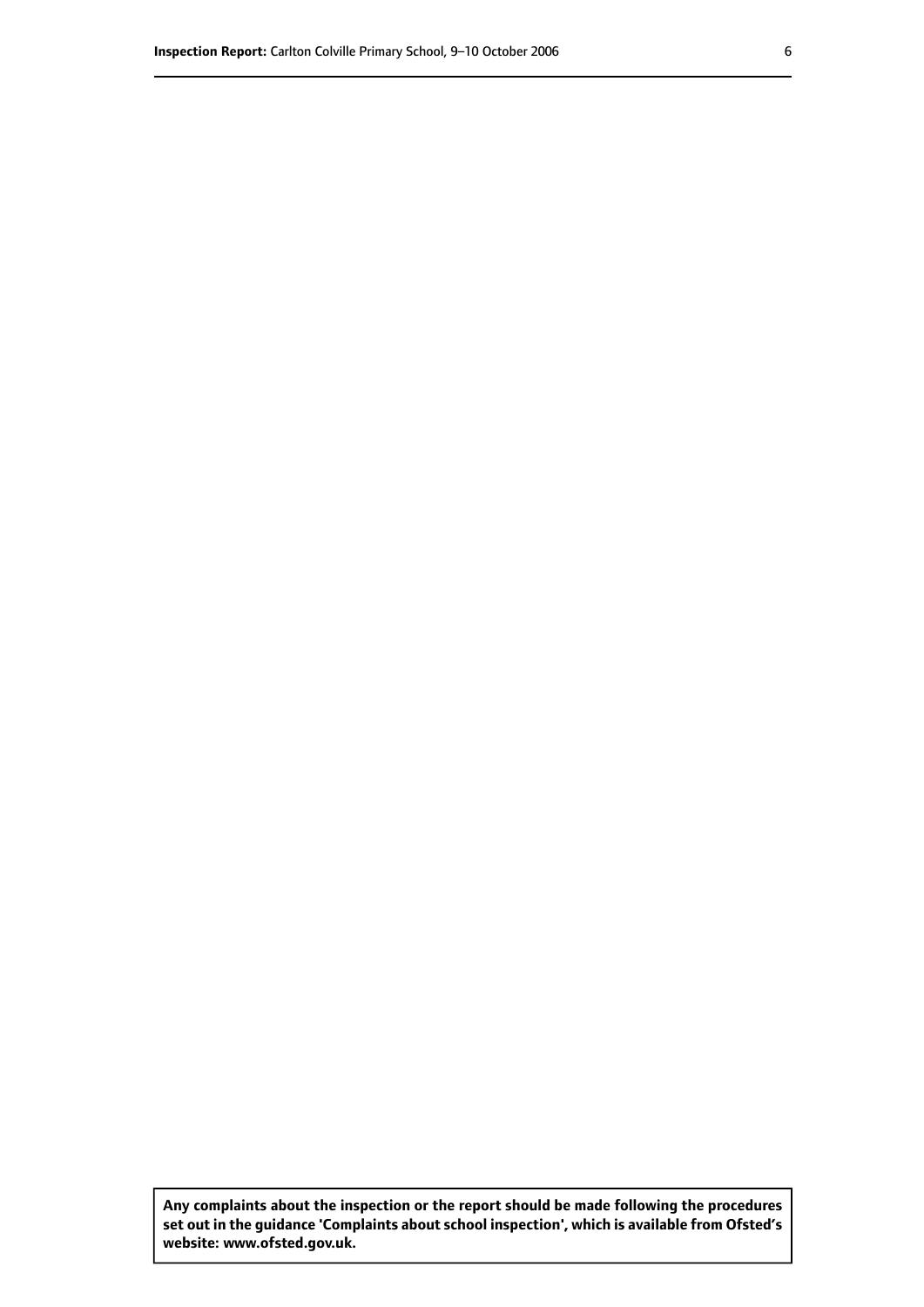# **Inspection judgements**

| Key to judgements: grade 1 is outstanding, grade 2 good, grade 3 satisfactory, and grade 4 | School         |
|--------------------------------------------------------------------------------------------|----------------|
| inadeauate                                                                                 | <b>Overall</b> |

# **Overall effectiveness**

| How effective, efficient and inclusive is the provision of education, integrated<br>care and any extended services in meeting the needs of learners? |     |
|------------------------------------------------------------------------------------------------------------------------------------------------------|-----|
| How well does the school work in partnership with others to promote learners'<br>well-being?                                                         |     |
| The quality and standards in the Foundation Stage                                                                                                    |     |
| The effectiveness of the school's self-evaluation                                                                                                    |     |
| The capacity to make any necessary improvements                                                                                                      |     |
| Effective steps have been taken to promote improvement since the last<br>inspection                                                                  | Yes |

## **Achievement and standards**

| How well do learners achieve?                                                                               |  |
|-------------------------------------------------------------------------------------------------------------|--|
| The standards <sup>1</sup> reached by learners                                                              |  |
| How well learners make progress, taking account of any significant variations between<br>groups of learners |  |
| How well learners with learning difficulties and disabilities make progress                                 |  |

## **Personal development and well-being**

| How good is the overall personal development and well-being of the<br>learners?                                  |  |
|------------------------------------------------------------------------------------------------------------------|--|
| The extent of learners' spiritual, moral, social and cultural development                                        |  |
| The behaviour of learners                                                                                        |  |
| The attendance of learners                                                                                       |  |
| How well learners enjoy their education                                                                          |  |
| The extent to which learners adopt safe practices                                                                |  |
| The extent to which learners adopt healthy lifestyles                                                            |  |
| The extent to which learners make a positive contribution to the community                                       |  |
| How well learners develop workplace and other skills that will contribute to<br>their future economic well-being |  |

# **The quality of provision**

| How effective are teaching and learning in meeting the full range of the<br>  learners' needs?                      |  |
|---------------------------------------------------------------------------------------------------------------------|--|
| $\mid$ How well do the curriculum and other activities meet the range of needs<br>$\mid$ and interests of learners? |  |
| How well are learners cared for, guided and supported?                                                              |  |

 $^1$  Grade 1 - Exceptionally and consistently high; Grade 2 - Generally above average with none significantly below average; Grade 3 - Broadly average to below average; Grade 4 - Exceptionally low.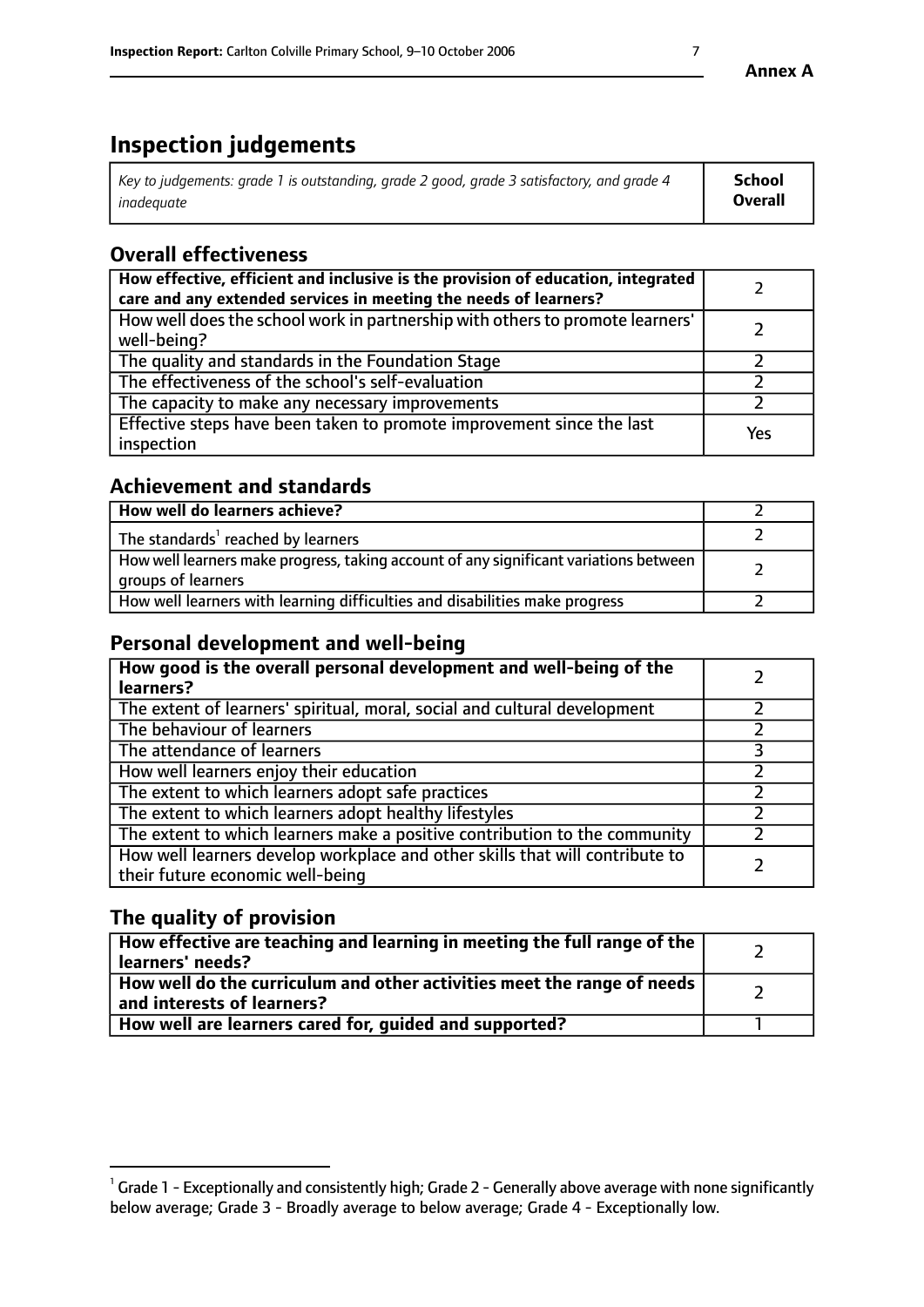# **Leadership and management**

| How effective are leadership and management in raising achievement<br>and supporting all learners?                                              |               |
|-------------------------------------------------------------------------------------------------------------------------------------------------|---------------|
| How effectively leaders and managers at all levels set clear direction leading<br>to improvement and promote high quality of care and education |               |
| How effectively performance is monitored, evaluated and improved to meet<br>challenging targets                                                 |               |
| How well equality of opportunity is promoted and discrimination tackled so<br>that all learners achieve as well as they can                     |               |
| How effectively and efficiently resources, including staff, are deployed to<br>achieve value for money                                          | $\mathcal{P}$ |
| The extent to which governors and other supervisory boards discharge their<br>responsibilities                                                  |               |
| Do procedures for safequarding learners meet current government<br>requirements?                                                                | Yes           |
| Does this school require special measures?                                                                                                      | No            |
| Does this school require a notice to improve?                                                                                                   | <b>No</b>     |